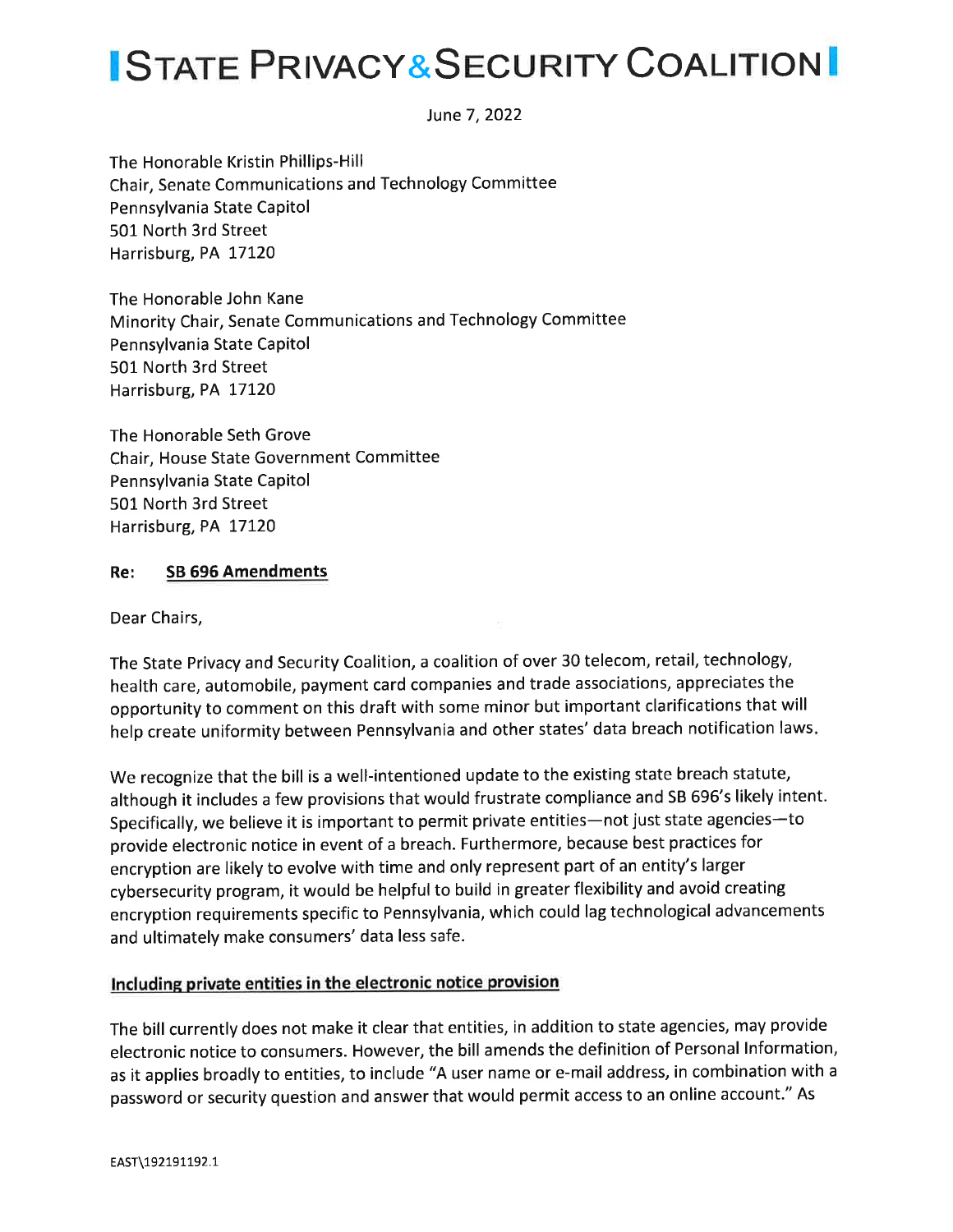# **ISTATE PRIVACY&SECURITY COALITION**

such, it makes sense to allow for electronic notice with respect to this type of data for both state agencies and entities; doing so will accelerate notice to Pennsylvania consumers in cases where an entity discerns suspicious account activity without going through the more formal notification process.

Furthermore, existing law specifies that entities have notification obligations where notice is already defined to include "E-mail notice, if a prior business relationship exists and the person or entity has a valid e-mail address for the individual." Our suggested amendment would add to this and provide entities with the same flexibility the bill creates for state agencies to use "electronic or other" forms of notice.

### Anticipating evolving best practices for encryption and cybersecurity

Because best practices for encryption are constantly evolving, we also encourage greater flexibility with respect to these practices. We do not believe Pennsylvania should impose encryption standards specific to the state, as this would render it difficult if not impossible for national and global companies-with national and global encryption policies-to comply. We would question whether the executive branch is well-positioned to promulgate encryption standards across the state, as entities themselves likely are able to adopt new technologies faster and have a more nuanced understanding of the vulnerabilities they face and the tools best tailored to protect this data. Rigid standards are all the more problematic if delegated to an agency to "develop and maintain," which would also create a moving target for compliance.

Finally, encryption is only one component of an effective cybersecurity plan. We believe companies should have the flexibility to assess a variety of measures (e.g., MFA, strong passwords, de-identification, securing endpoints, etc.) to determine the best way to protect any particular set of data. Our suggested amendment refers to a more comprehensive cybersecurity program that broadens the scope of best practices while maintaining their technical feasibility in the state. This will help to future-proof the Pennsylvania law to promote cybersecurity best practices beyond encryption that have yet to be developed and deployed.

### Additional Edits

Our amendments include several additional edits that add specificity and avoid unintended consequences as entities look to implement these new provisions. These include proposed language around clarifying that "medical information" is indeed just that; ensuring the entities are included when necessary; and clarifying the charge of the executive branch in determining information storage best practices.

Of course, we are happy to discuss any of these points further, and again appreciate the opportunity to participate in this process.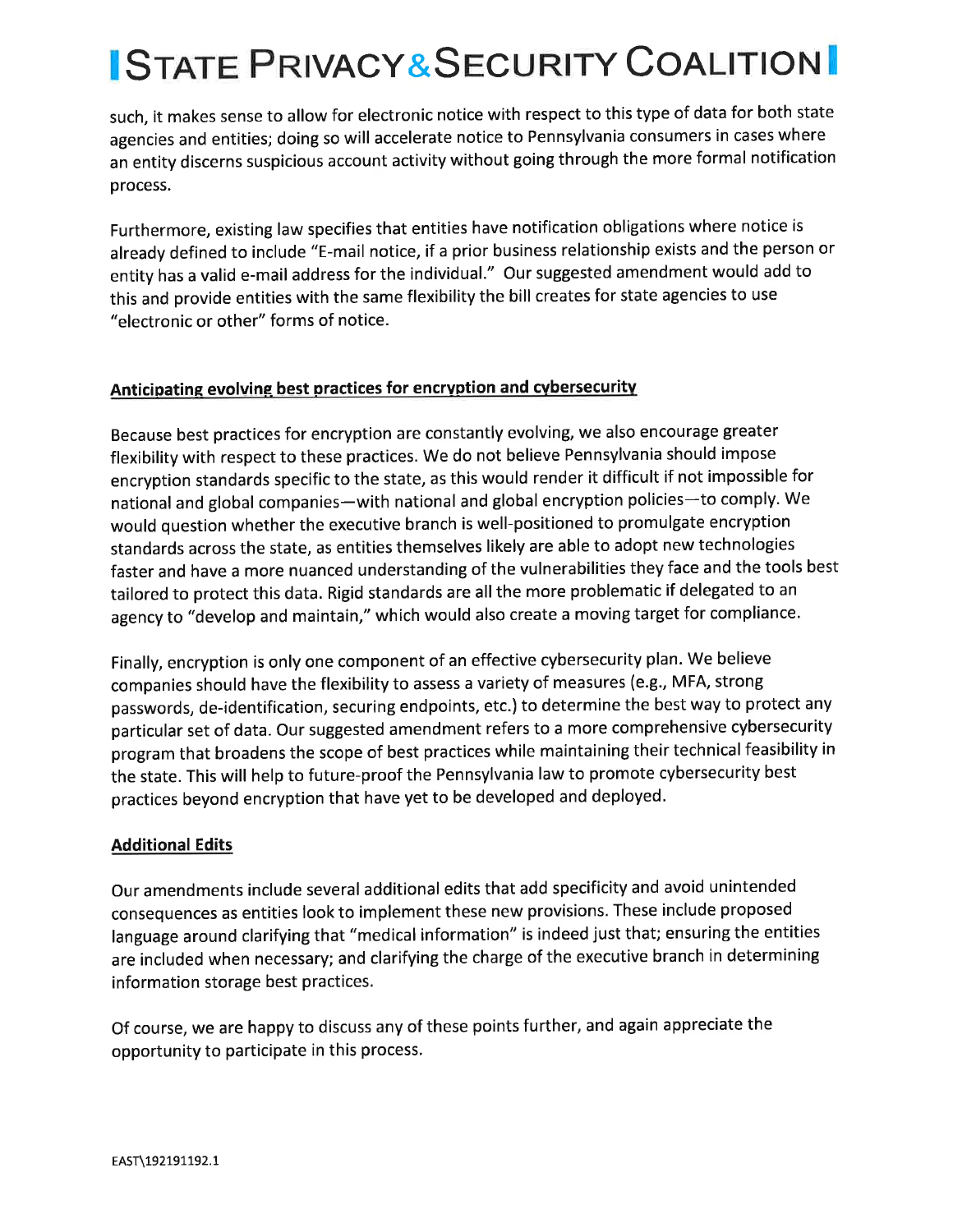## **ISTATE PRIVACY&SECURITY COALITION**

Respectfully submitted,

 $44.15$ 

Andrew A. Kingman **General Counsel State Privacy & Security Coalition**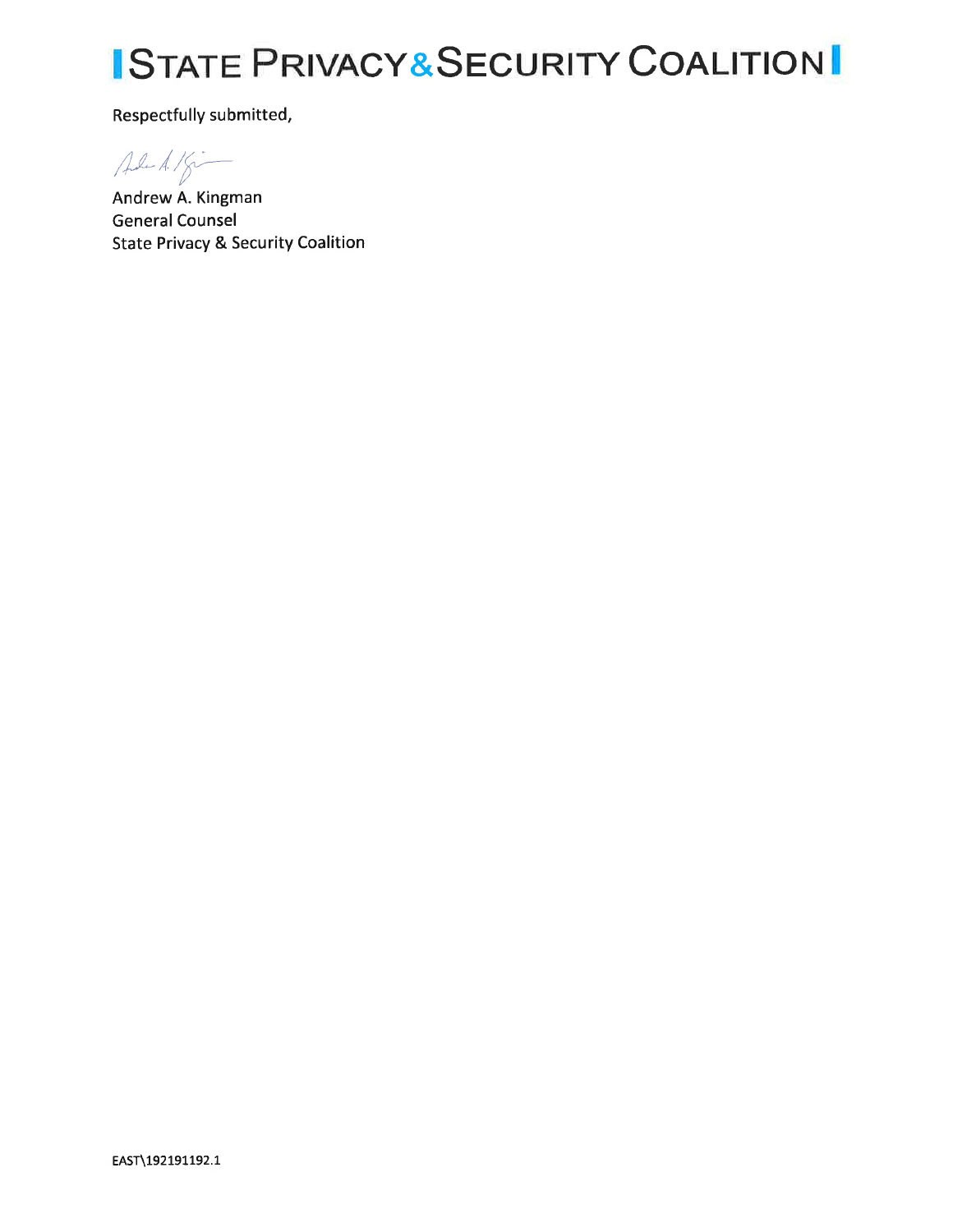### **ISTATE PRIVACY&SECURITY COALITIONI**

#### June 7, 2022

On behalf of the State Privacy & Security Coalition, we offer the following amendments to SB 696-Printer's No. 1330:

- e Page 1, line 20: lnsert OF THE after "security"
- Page 2, line 14: Insert HEALTH after "identifiable"
- Page 6, line 7: Insert THE ENTITY, after "online account," and
- Page 6, line 15: Insert THE ENTITY, after "online account with"
	- r The provision regarding electronic notice needs to be expanded to include entities. Specifically, the bill currently amends the definition for Pl (as it applies to broadly to entities) to include "(vi) A user name or e-mail address, in combination with <sup>a</sup> password or security question and answer that would permit access to an online account," Accordingly, the provision that allows for electronic notice with respect to this type of data should also apply to entities, in addition to state agencies. Under the existing law, an "entity" already has notification obligations, and notice is already defined to include "E-mail notice, if a prior business relationship exists and the person or entity has a valid e-mail address for the individual." The proposed edit would provide entities with more flexibility to utilize "electronic or other" forms of notice, as the bill already is doing for state agencies.
- Page 7, line 4: after "encryption," add in "or other appropriate and risk-based security measures"; AND
- Page 7, line 5: Insert a period after "Internet" and strike all of the following text; AND
- . Page 7, lines 6-11: Strike all
	- . The goal with these edits is to build in more flexibility with respect to cybersecurity practices. Encryption is only part of good cyber practices and companies should have the flexibility to assess a variety of measures (e.g., MFA, strong passwords, deidentification, securing endpoints, etc.) to determine the best way to protect any particular set of data. To this end, this flexibility will help to future-proof the PA law to promote cyber security best practices beyond encryption that have yet to be developed/deployed. Further, Pennsylvania should not have specific encryption standards, which would be difficult if not impossible for national and global companies to comply with.
- o Page 7, lines 15-16: Strike "data which includes"
- o Page 8, line 20: lnsert a comma after "ENTITY'S"
- Page 8, line 20: Insert an apostrophe and "s" and a comma after "STATE AGENCY" so that it reads STATE AGENCY'S,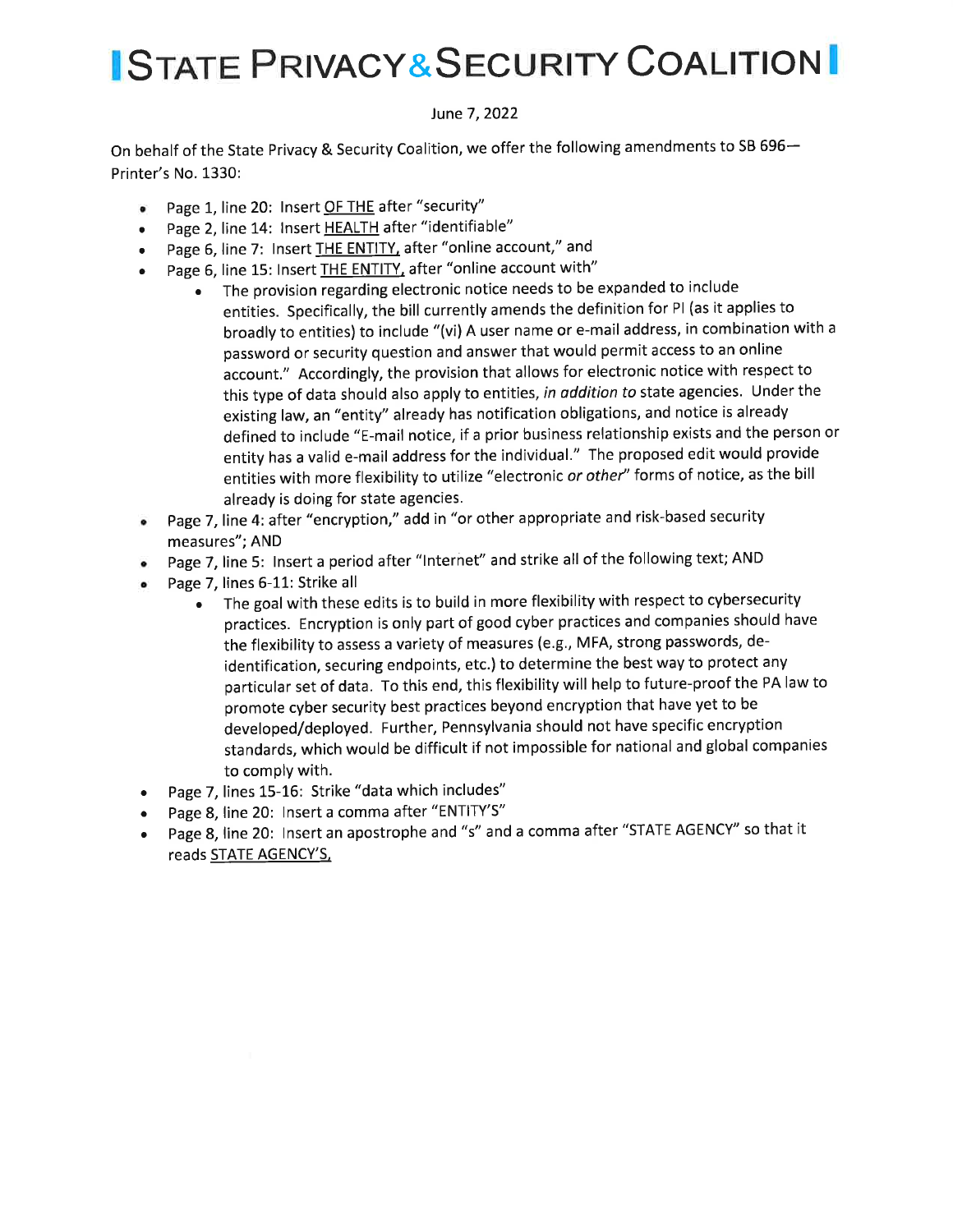### THE GENERAL ASSEMBLY OF PENNSYLVANIA

### SENATE BILL No. 696 Session of 2021

### INTRODUCED BY LAUGHLIN, BARTOLOTTA, STEFANO, J. WARD, HAYWOOD AND BROOKS, MAY 19, 2O2I

AS AMENDED ON THIRD CONSIDERATION, JANUARY 19, 2022

#### AN ACT

Amending the act of Decembet 22, 2OO5 (P.L.474, No.94), entitled "An act providing for the notification of residents whose personal information data was or may have been disclosed due to a security system breach; and imposing penalties, " further providing for title of act, for definitions and for notification of breach; prohibiting employees of the Commonwealth from using nonsecured Internet connections; and providing for Commonwealth policy and for entities subject to providing for Commonweaten poilcy and for energies sasject<br>the Health Insurance Portability and Accountability Act of 1996; AND FURTHER PROVIDING FOR NOTICE EXEMPTION.

The General Assembly of the Commonwealth of Pennsylvania

hereby enacts as follows:

Section 1. The title of the act of December 22, 2005 (P.L. 4'74, No.94) , known as the Breach of Personal Information Notification Act, is amended to read:

AN ACT

Providing for security of computerized data and for the

notification of residents whose personal information data was or may have been disclosed due to a [security system] breach

OF THE SECURITY OF THE SYSTEM; and imposing penalties.

Section 2. The definition of "personal information" in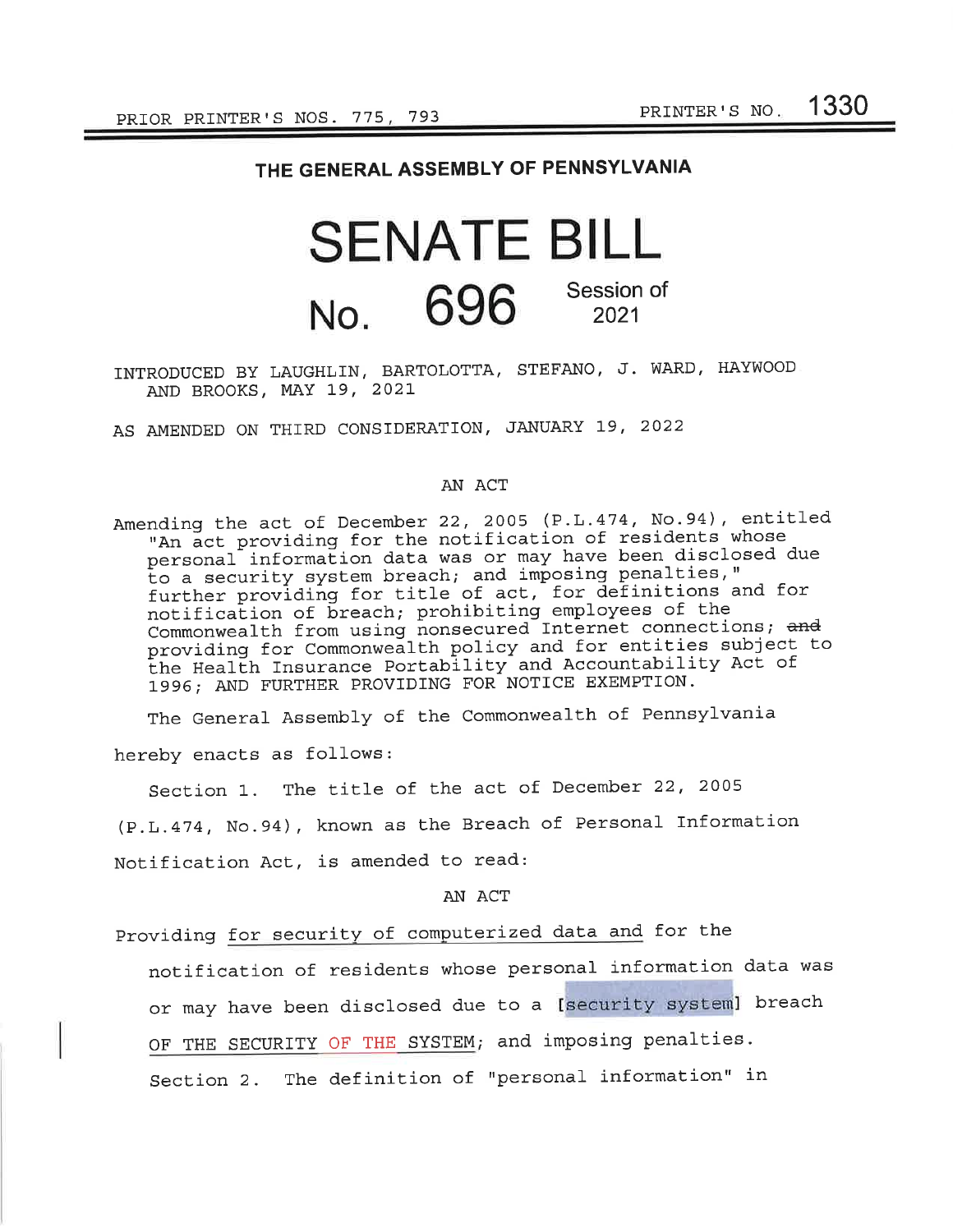section 2 of the act is amended and the section is amended bY adding definitions to read:

Section 2. Definitions.

The following words and phrases when used in this act shall have the meanings given to them in this section unless the context clearly indicates otherwise

\*\*\*

"Health insurance information." An individual's health insurance policy number or subscriber identification number  $e$ any medical information in an individual's insurance application and claims history, including any appeals records. IN COMBINATION WITH ACCESS CODE OR OTHER MEDICAL INFORMATION THAT PERMITS MISUSE OF AN INDIVIDUAL'S HEALTH INSURANCE BENEFITS.

\*\*\*

"Medical information." Any individually identifiable health information contained in or derived from the individual's current or historical record of medical history or medicaltreatment or diagnosis created by a health care professional.

\*\*\*

"Personal information."

(1) An individual's first name or first initial and last name in combination with and linked to any one or more of the following data elements when the data elements are not encrypted or redacted:

(i) Social Security number.

(ii) Driver's license number or a State identification card number issued in lieu of a driver's license.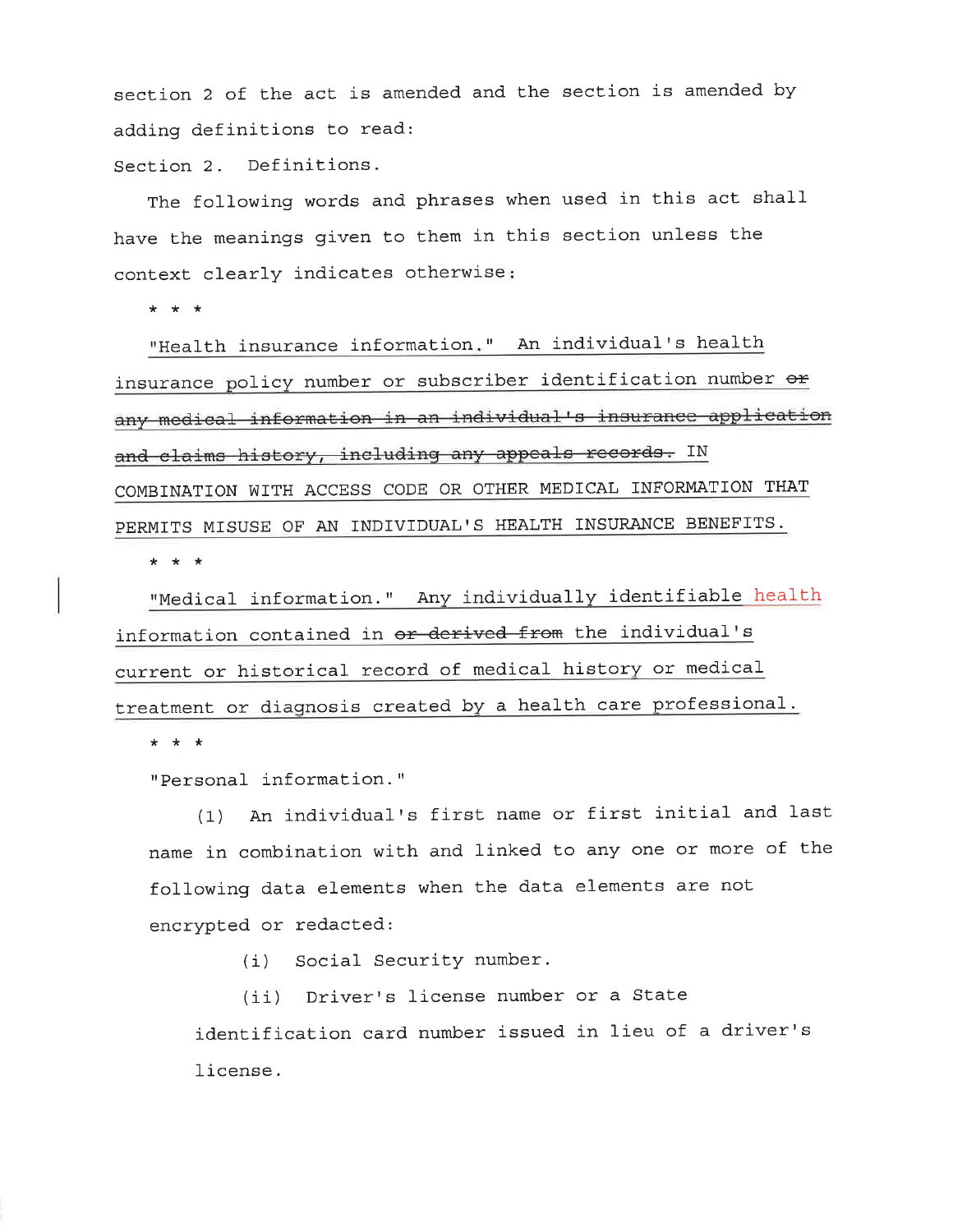(iii) Financial account number, credit or debit card number, in combination with any required security code, access code or password that would permit access to an individual's financial account.

(iv) Medical information.

 $(v)$  Health insurance information.

(vi) A user name or e-mail address, in combination with a password or security question and answer that would permit access to an online account.

(2) The term does not include publicly available information that is lawfully made available to the general public from Federal, State or local government records.

\*\*\*

"State agency contractor." A person that has a contract with a State aqency for qoods or services and a third-party contractor to the contract. SUBCONTRACTOR THAT PROVIDES GOODS OR SERVICES FOR THE FULFILLMENT OF THE CONTRACT.

section 3. section 3 of the act is amended by adding subsections to read:

Section 3. Notification of breach.

\*\*\*

(a.1) Notification by State agency or State agency contractor.--

(1) If a State agency or State agency contractor DETERMINES THAT IT is the subject of a breach of security of the system, AFFECTING PERSONAL INFORMATION OF THE COMMONWEALTH MAINTAINED BY THE STATE OR STATE AGENCY CONTRACTOR, the State agency or State agency contractor shall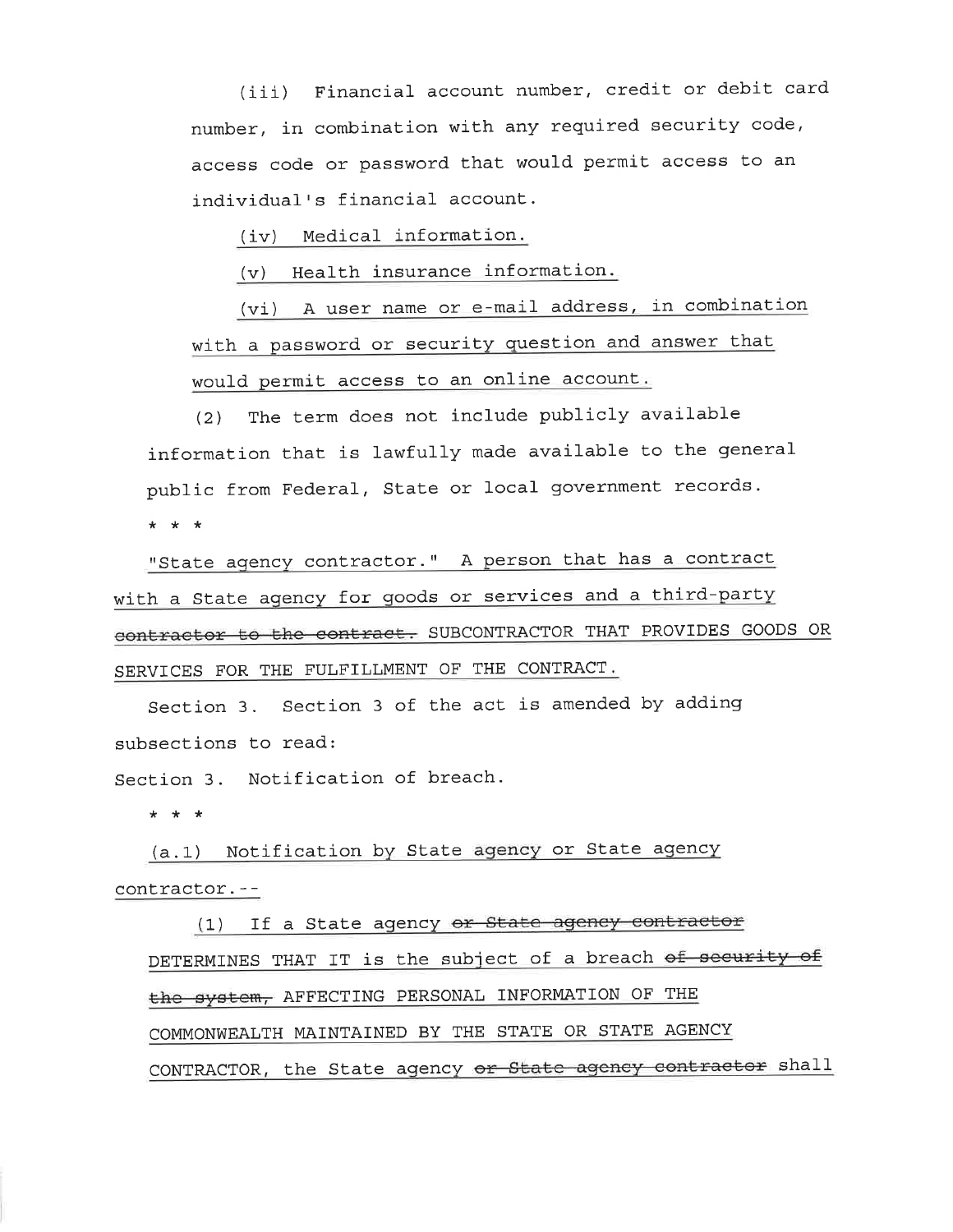provide notice of the breach of security of the system required under subsection (a) within seven days followinq discovery DETERMINATION of the breach OR NOTIFICATION BY A STATE AGENCY CONTRACTOR AS PROVIDED UNDER PARAGRAPH (2). Notification shall be provided CONCURRENTLY to the Office of Attorney General within three business days following discovery of the breach. GENERAL.

(2) A STATE AGENCY CONTRACTOR SHALL NOTIFY THE CHIEF INFORMATION SECURITY OFFICER, OR A DESIGNEE, OF THE STATE AGENCY FOR WHOM THE WORK IS PERFORMED OF A BREACH OF THE SECURITY OF THE SYSTEM WITHIN SEVEN BUSINESS DAYS FOLLOWING DETERMINATION OF THE BREACH.

 $+2$ + (3) A State agency under the Governor's jurisdiction shall also provide notice of a breach of THE security of the system to the Governor's Office of Administration within three business days following the discovery DETERMINATION of the breach. Notification shall occur notwithstanding the existence of procedures and policies under section 7.

(3) (4) A State agency that, on the effective date of this section, has an existing contract with a State agency contractor shall use reasonable efforts to amend the contract to include provisions relating to the State agency contractor's compliance with this act UNLESS THE EXISTING CONTRACT ALREADY CONTAINS BREACH OF THE SECURITY OF THE SYSTEM NOTIFICATION REQUIREMENTS .

 $(4)$  (5) A State agency that, after the effective date of this section, enters into a contract with a State agency contractor shall ensure that the contract includes provisions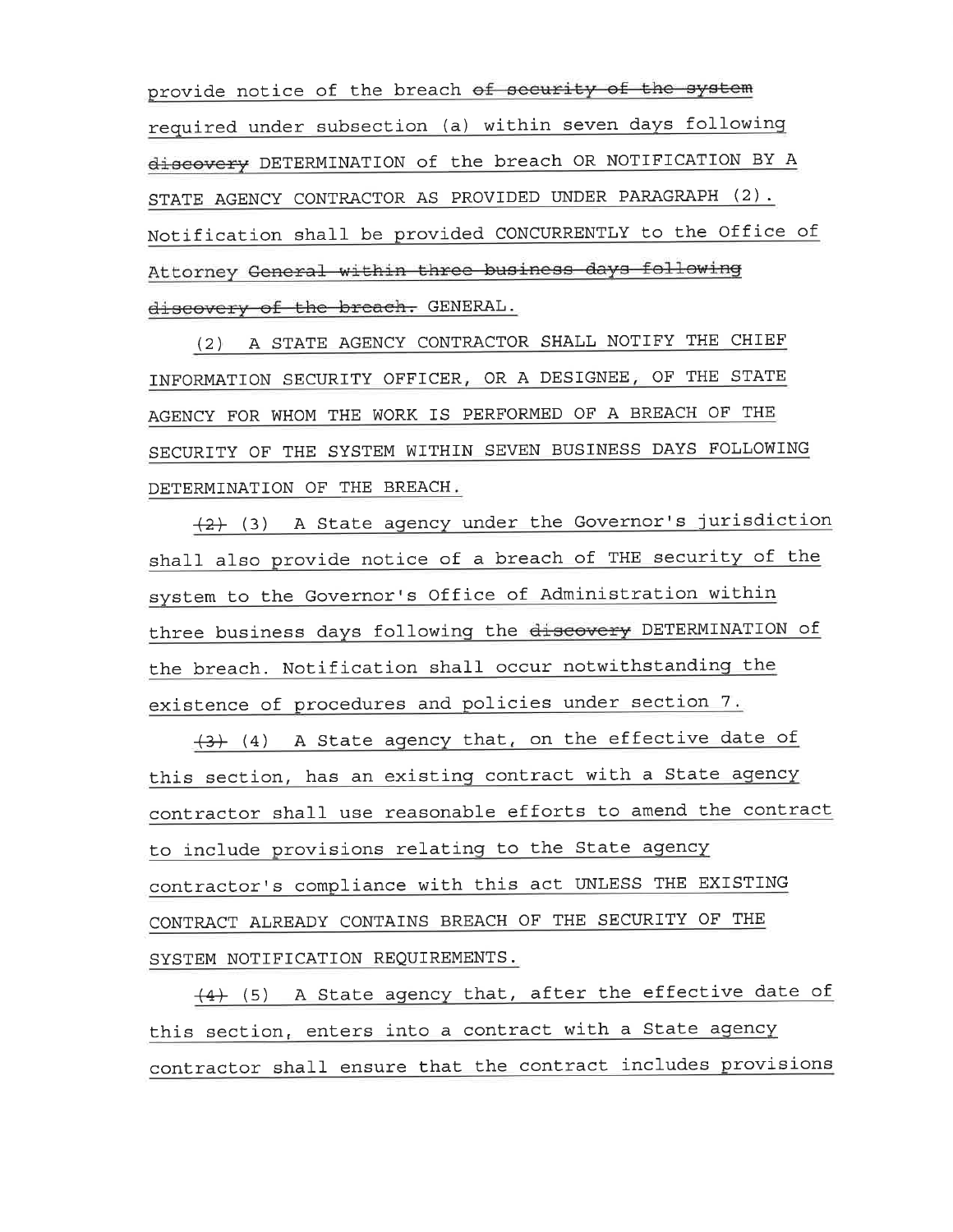relating to the State agency contractor's compliance with this act.

(a.2) Notification by county, school district or municipality. If a county, school district or municipality is the subject of a breach of security of the system, the county, school district or municipality shall provide notice of the breach of security of the system required under subsection (a) within seven days following discovery of the breach. Notification shall be provided to the district attorney in the county in which the breach occurred within three business days following discovery of the breach. Notification shall occur notwithstanding the existence of procedures and policies under seetion 7.

(a.3) Electronic notification. In the case of a breach of the security of the system involving personal information defined in section 2 for a user name or e-mail address in combination with a password or security question and answer that would permit access to an online account, the entity or State agency contractor may comply with this section by providing the security breach notification in electronic or other form that directs the person whose personal information has been breached to promptly change the person's password and security question or answer, as applicable, or to take other steps appropriate to protect the online account with the entity or State agency contractor and all other online accounts for which the person whose personal information has been breached uses the same user name or e-mail address and password or security question or answer.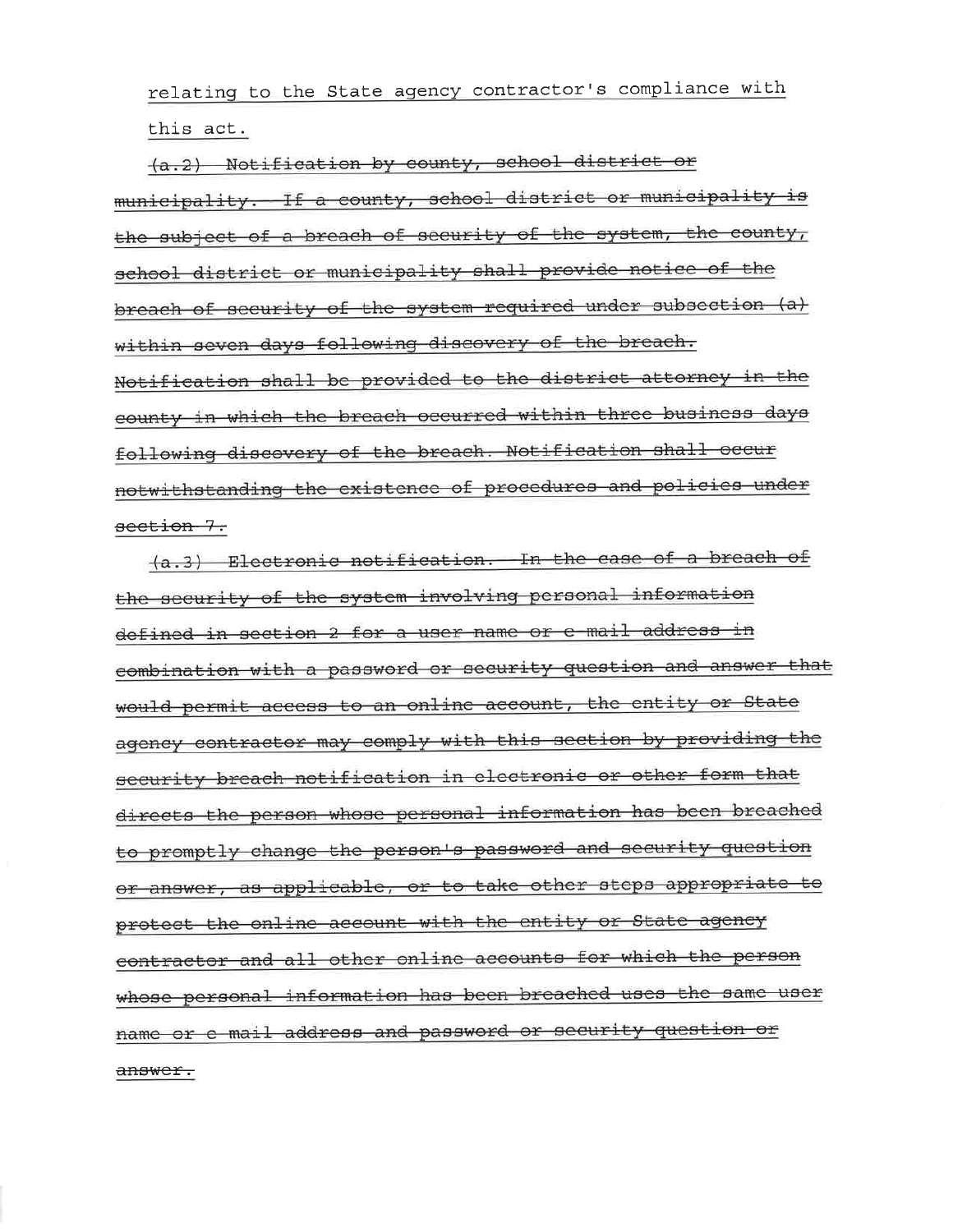(A.2) NOTIFICATION BY COUNTY, SCHOOL DISTRICT OR MUNICIPALITY. --IF A COUNTY, SCHOOL DISTRICT OR MUNICIPALITY IS THE SUBJECT OF A BREACH OF THE SECURITY OF THE SYSTEM, THE COUNTY, SCHOOL DISTRICT OR MUNICIPALITY SHALL PROVIDE NOTICE OF THE BREACH OF THE SECURITY OF THE SYSTEM REQUIRED UNDER SUBSECTION (A) WITHIN SEVEN DAYS FOLLOWING DETERMINATION OF THE BREACH. NOTIFICATION SHALL BE PROVIDED TO THE DISTRICT ATTORNEY IN THE COUNTY WHERE THE BREACH OCCURRED WITHIN THREE BUSINESS DAYS FOLLOWING DETERMINATION OF THE BREACH. NOTIFICATION SHALL OCCUR NOTWITHSTANDING THE EXISTENCE OF PROCEDURES AND POLICIES UNDER SECTION 7.

(A.3) ELECTRONIC NOTIFICATION. --IN THE CASE OF A BREACH OF THE SECURITY OF THE SYSTEM INVOLVING PERSONAL INFORMATION FOR A USER NAME OR E-MAIL ADDRESS IN COMBINATION WITH A PASSWORD OR SECURITY QUESTION AND ANSWER THAT WOULD PERMIT ACCESS TO AN ONL]NE ACCOUNT, THE ENTITY, THE STATE AGENCY, COUNTY, SCHOOL DISTRICT OR MUNICIPALITY, TO THE EXTENT THAT IT HAS SUFFICIENT CONTACT INFORMATION FOR THE PERSON, MAY COMPLY WITH THIS SECTION BY PROVIDING THE BREACH OF THE SECURITY OF THE SYSTEM NOTIFICATION IN ELECTRONIC OR OTHER FORM THAT DIRECTS THE PERSON WHOSE PERSONAL INFORMATION HAS BEEN BREACHED TO PROMPTLY CHANGE THE PERSON'S PASSWORD AND SECURITY QUESTION OR ANSWER, AS APPLICABLE OR TO TAKE OTHER STEPS APPROPRIATE TO PROTECT THE ONLINE ACCOUNT WITH THE ENTITY, THE STATE AGENCY, COUNTY, SCHOOL DISTRICT OR MUNICIPALITY AND OTHER ONLINE ACCOUNTS FOR WHICH THE PERSON WHOSE PERSONAL INFORMATION HAS BEEN BREACHED USES THE SAME USER NAME OR E-MAI L ADDRESS AND PASSWORD OR SECURITYQUESTION OR ANSWER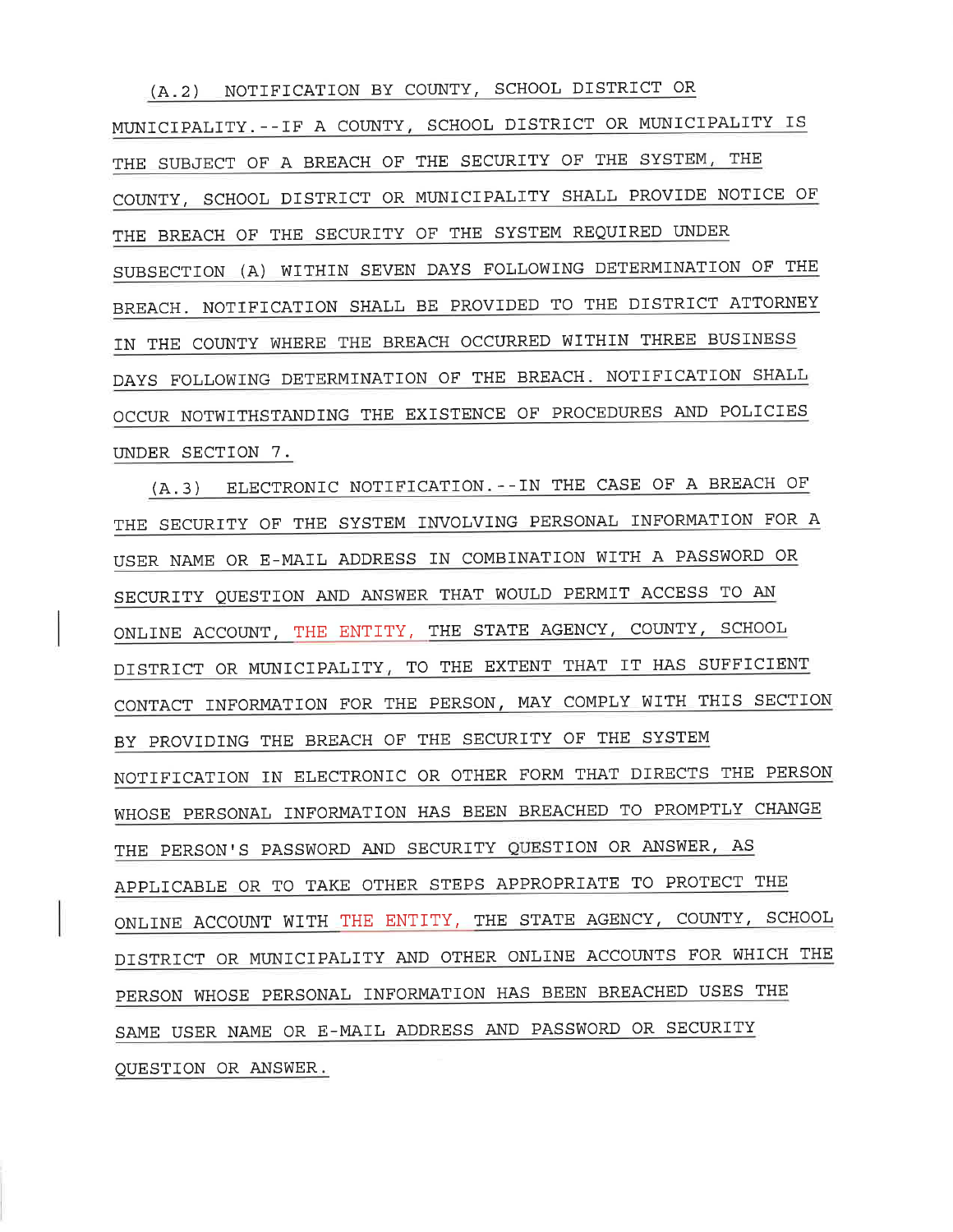(A.4) AFFECTED INDIVIDUALS. -- IN THE CASE OF A BREACH OF THE SECURITY OF THE SYSTEM INVOLVING PERSONAL INFORMATION FOR A USER NAME OR E-MAIL ADDRESS IN COMBINATION WITH A PASSWORD OR SECURITY QUESTION AND ANSWER THAT WOULD PERMIT ACCESS TO AN ONLINE ACCOUNT, THE STATE AGENCY CONTRACTOR MAY COMPLY WITH THIS SECTION BY PROVIDING A LIST OF AFFECTED RESIDENTS OF THIS COMMONWEALTH, IF KNOWN, TO THE STATE AGENCY SUBJECT OF THE BREACH OF THE SECURITY OF THE SYSTEM.

\* \* \*

Section 4. The act is amended by adding sections to read: Section 5.1. Encryption required.

(a) General rule. -- State employees and State agency contractor employees shall, while working with personal information on behalf of the Commonwealth or otherwise conducting official business on behalf of the Commonwealth, utilize encryption or other appropriate and risk-based security measures to protect the transmission of personal information over the Internet-from being viewed or modified by a AN UNAUTHORIZED third party.

(b) Transmission policy. The Governor's Office of Administration shall develop and maintain a policy to govern the proper eneryption and transmission by State agencies under the Governor's jurisdiction of data which includes personal

information.

Section 5.2. Commonwealth policy.

(a) Storage policy.--The Governor's Office of Administration shall develop a policy to govern the proper storage by State agencies under the Governor's jurisdiction of data which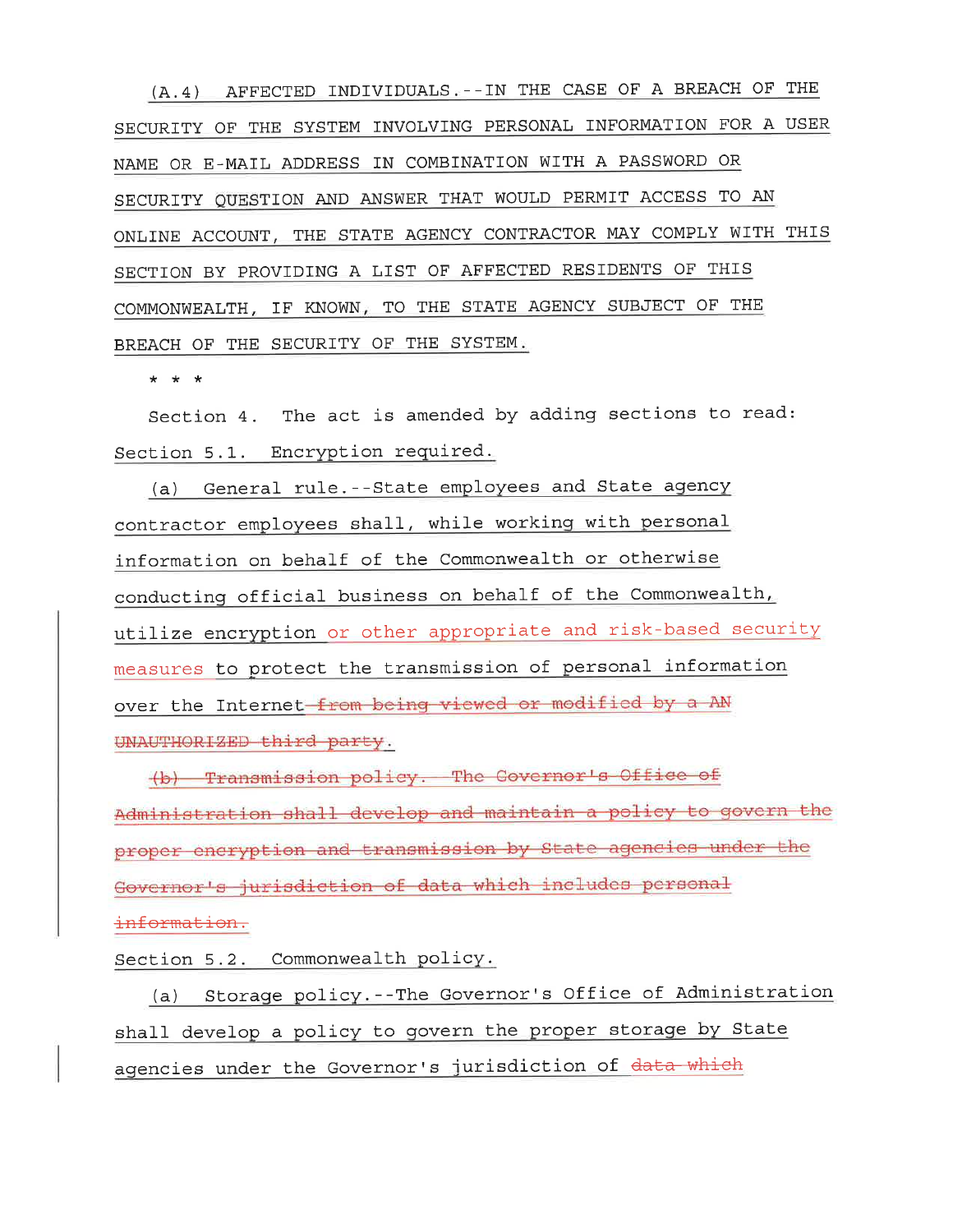includes personal information. The policy shall address identifying, collecting, maintaining, displaying and transferring personally identifiable PERSONAL information, using personally identifiable PERSONAL information in test environments, remediating personally identifiable PERSONAL information stored on legacy systems and other relevant issues. A goal of the policy shall be to reduce the risk of future breaches of THE security of the system.

 $(b)$  Considerations.--In developing the policy, the Governor's Office of Administration shall consider similar existing FEDERAL AND OTHER policies in other states, best practices identified bv other states and relevant studies and other sources as appropriate.

(c) Review and update --The policy shal1 be reviewed at least annually and updated as necessary.

Section 5.3. Entities subject to the Health Insurance

Portability and Accountability Act of 1996.

Any covered entity or business associate that is subiect to and in compliance with the privacy and security standards for the protection of electronic PERSONAL health information established under the Health Insurance Portability and Accountability Act of 1996 (Public Law 104-191, 110 Stat. 1936) and the Health Tnformation Technoloqy for Economic and Clinical Health Act (Public Law 111-5, 123 Stat. 226-279 and 467-496) shall be deemed to be in compliance with the provisions of this act.

SECTION 5. SECTION 7(B)(2) OF THE ACT IS AMENDED TO READ SECTION 7. NOTICE EXEMPTTON.